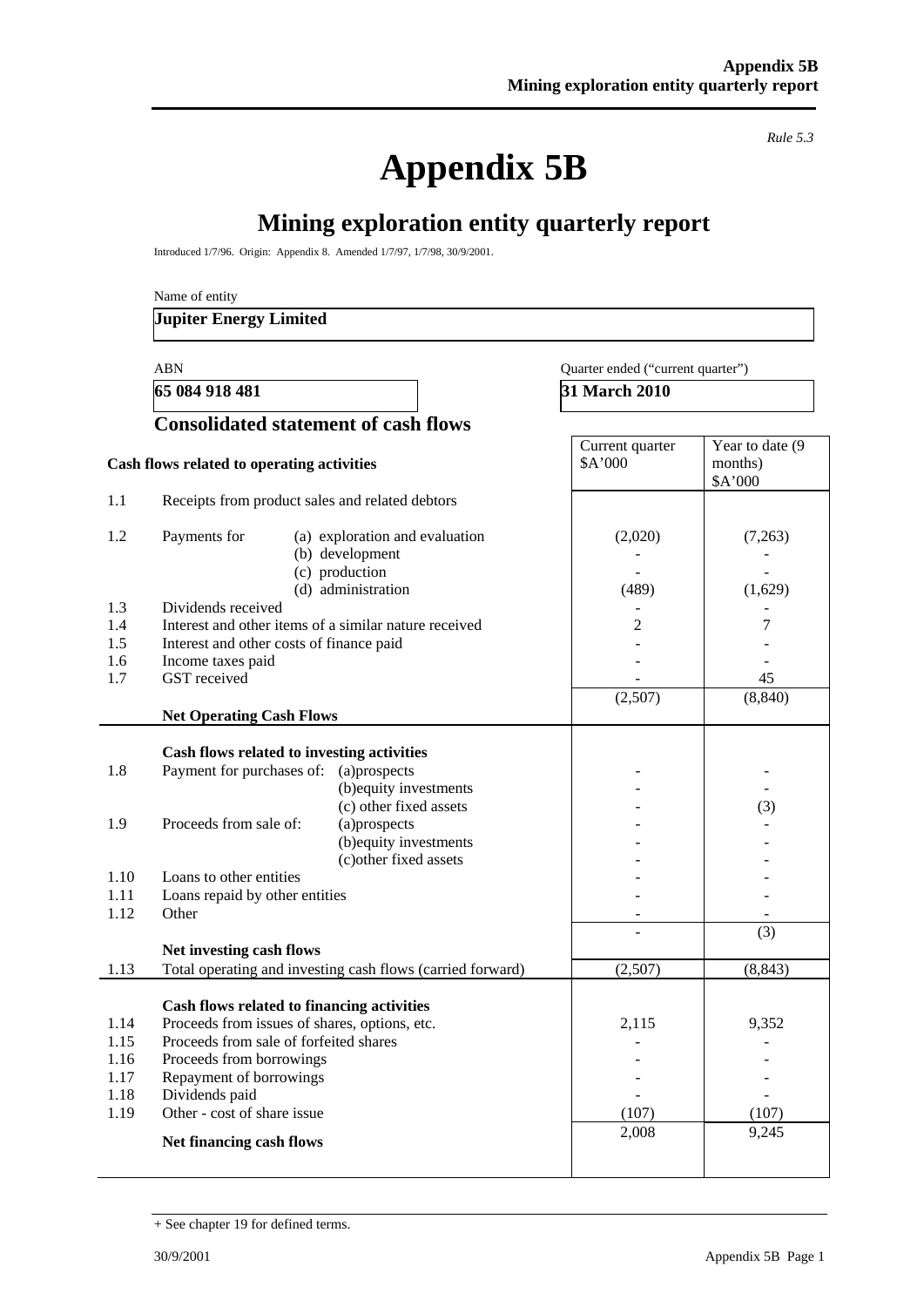|      | Net increase (decrease) in cash held      | (499) | 402   |
|------|-------------------------------------------|-------|-------|
| 1.20 | Cash at beginning of quarter/year to date | 2,347 | 1.290 |
| 1.21 | Exchange rate adjustments to item 1.20    | 25    | 181   |
| 1.22 | Cash at end of quarter                    | 1.873 | 1,873 |

## **Payments to directors of the entity and associates of the directors Payments to related entities of the entity and associates of the related entities**

|      |                                                                  | Current quarter<br>\$A'000 |
|------|------------------------------------------------------------------|----------------------------|
| 1.23 | Aggregate amount of payments to the parties included in item 1.2 | 258                        |
| 1.24 | Aggregate amount of loans to the parties included in item 1.10   |                            |

1.25 Explanation necessary for an understanding of the transactions

Director and consulting fees for the quarter 31 March 2010.

### **Non-cash financing and investing activities**

2.1 Details of financing and investing transactions which have had a material effect on consolidated assets and liabilities but did not involve cash flows

N/A

2.2 Details of outlays made by other entities to establish or increase their share in projects in which the reporting entity has an interest

N/A

### **Financing facilities available**

*Add notes as necessary for an understanding of the position.* 

|     |                             | Amount available<br>A'000 | Amount used<br>\$A'000 |
|-----|-----------------------------|---------------------------|------------------------|
| 3.1 | Loan facilities             | N/A                       | N/A                    |
| 3.2 | Credit standby arrangements | N/A                       | N/A                    |

## **Estimated cash outflows for next quarter**

| 4.1 | Exploration and evaluation | \$A'000<br>3,000         |
|-----|----------------------------|--------------------------|
| 4.2 | Development                | $\overline{\phantom{0}}$ |
|     | <b>Total</b>               | 3,000                    |

<sup>+</sup> See chapter 19 for defined terms.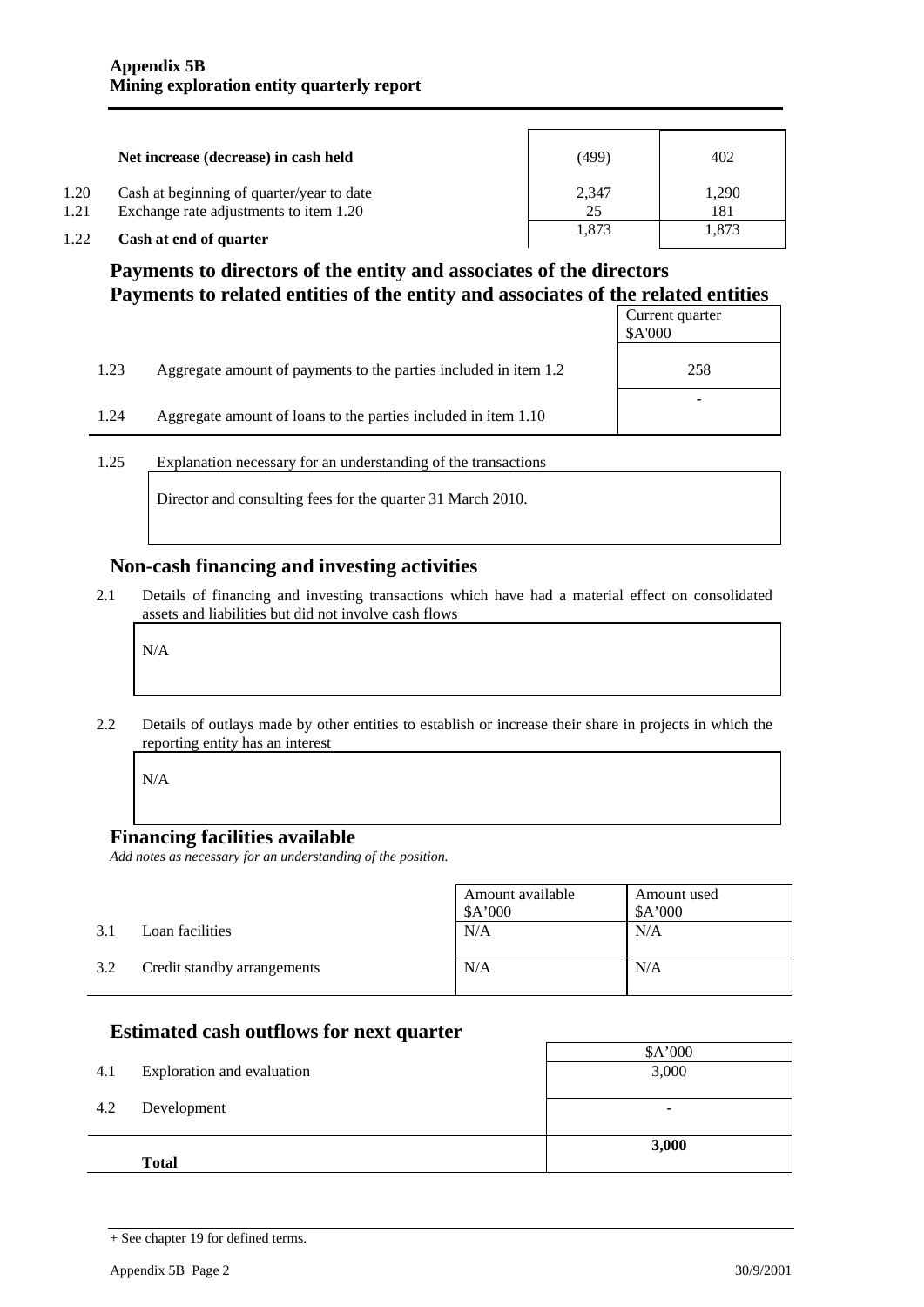# **Reconciliation of cash**

|                                 | Reconciliation of cash at the end of the quarter (as<br>shown in the consolidated statement of cash flows) to<br>the related items in the accounts is as follows. | Current quarter<br>A'000 | Previous quarter<br>A'000 |
|---------------------------------|-------------------------------------------------------------------------------------------------------------------------------------------------------------------|--------------------------|---------------------------|
| Cash on hand and at bank<br>5.1 |                                                                                                                                                                   | 1,873                    | 2,347                     |
| 5.2                             | Deposits at call                                                                                                                                                  |                          |                           |
| 5.3                             | Bank overdraft                                                                                                                                                    |                          |                           |
| 5.4                             | Other (provide details)                                                                                                                                           |                          |                           |
|                                 | <b>Total: cash at end of quarter (item 1.22)</b>                                                                                                                  | 1.873                    | 2.347                     |

## **Changes in interests in mining tenements**

|     |                                                                     | Tenement<br>reference | Nature of interest<br>(note (2)) | Interest at<br>beginning<br>of quarter | Interest at<br>end of<br>quarter |
|-----|---------------------------------------------------------------------|-----------------------|----------------------------------|----------------------------------------|----------------------------------|
| 6.1 | Interests in mining<br>tenements relinquished,<br>reduced or lapsed |                       |                                  |                                        |                                  |
| 6.2 | Interests in mining<br>tenements acquired or<br>increased           |                       |                                  |                                        |                                  |

<sup>+</sup> See chapter 19 for defined terms.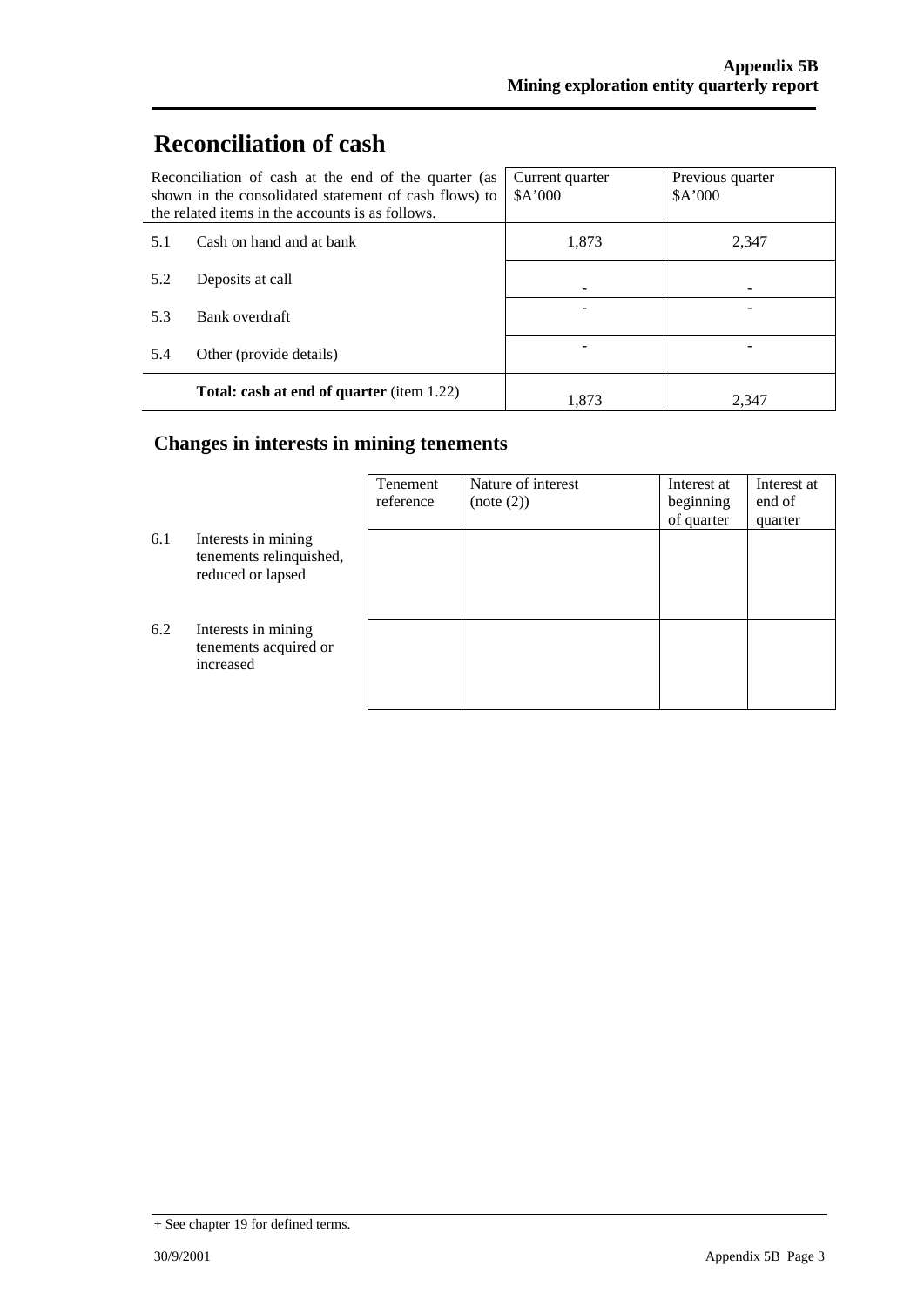#### **Issued and quoted securities at end of current quarter**

*Description includes rate of interest and any redemption or conversion rights together with prices and dates.* 

|     |                                                                                                                                 | Total number | Number quoted | Issue price per<br>security (see note | Amount paid up per<br>security (see note 3) |
|-----|---------------------------------------------------------------------------------------------------------------------------------|--------------|---------------|---------------------------------------|---------------------------------------------|
| 7.1 | <b>Preference</b><br>+securities<br>(description)                                                                               |              |               | $3)$ (cents)                          | (cents)                                     |
| 7.2 | Changes during<br>quarter<br>(a) Increases<br>through issues<br>(b) Decreases<br>through returns<br>of capital, buy-<br>backs,  |              |               |                                       |                                             |
|     | redemptions                                                                                                                     |              |               |                                       |                                             |
| 7.3 | +Ordinary<br>securities                                                                                                         | 783,220,391  | 783,220,391   | <b>Fully Paid</b>                     | <b>Fully Paid</b>                           |
| 7.4 | Changes during<br>quarter<br>(a) Increases<br>through issues<br>(b) Decreases<br>through returns                                | 47,000,000   | 47,000,000    | <b>Fully Paid</b>                     | Fully Paid                                  |
|     | of capital, buy-                                                                                                                |              |               |                                       |                                             |
|     | backs                                                                                                                           |              |               |                                       |                                             |
| 7.5 | +Convertible<br>debt securities<br>(description)                                                                                |              |               |                                       |                                             |
| 7.6 | Changes during<br>quarter<br>(a) Increases<br>through issues<br>(b) Decreases<br>through<br>securities<br>matured,<br>converted |              |               |                                       |                                             |

<sup>+</sup> See chapter 19 for defined terms.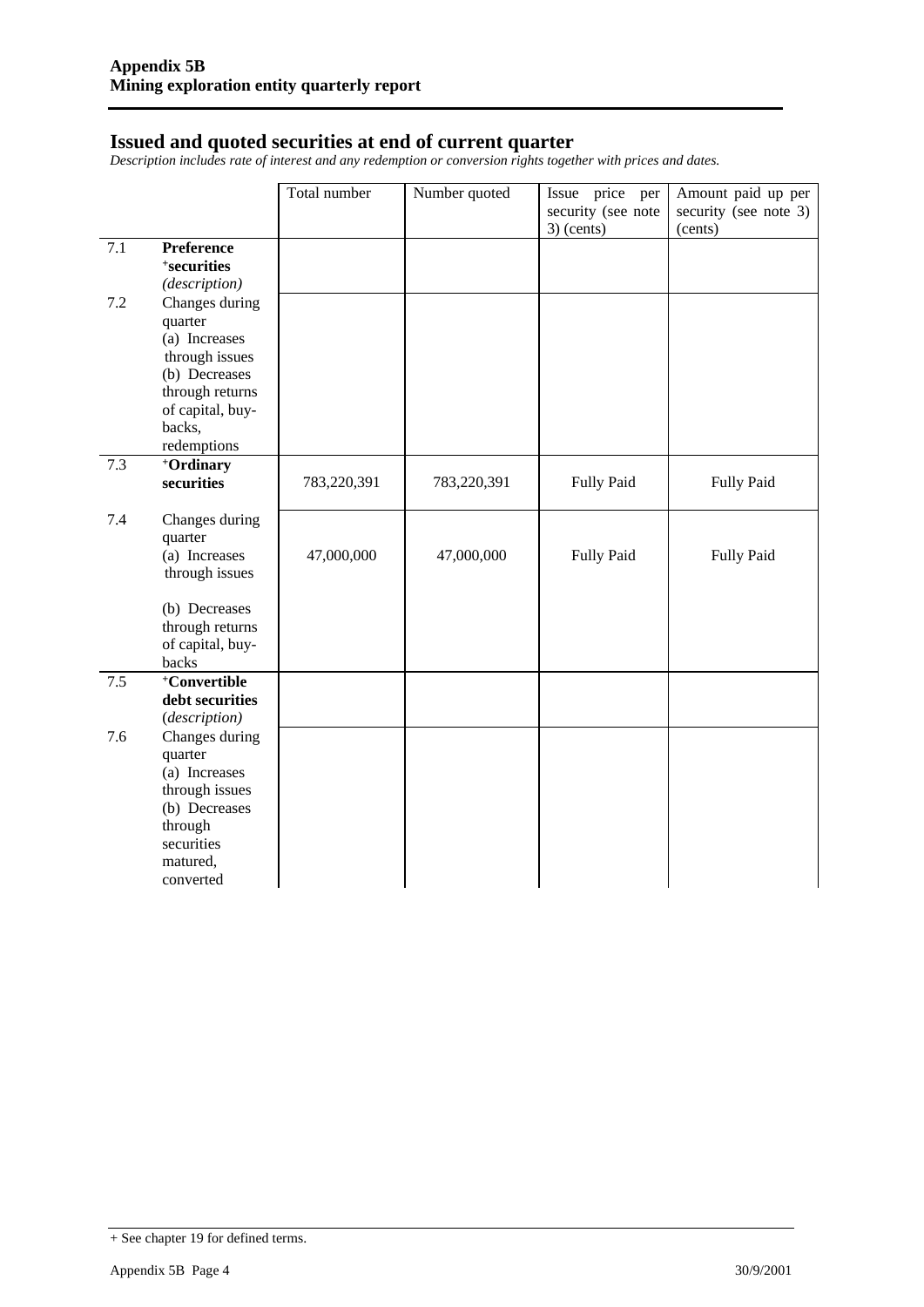| 7.7  | <b>Options</b>          |             |             | Exercise price          | Expiry date      |
|------|-------------------------|-------------|-------------|-------------------------|------------------|
|      | (description and        | 300,000,000 | 300,000,000 | 8 cents per share       | 30 June 2010     |
|      | conversion              | 3,000,000   |             | 18.5 cents per share    | 31 December 2012 |
|      | <i>factor</i> )         | 20,000,000  |             | 8 cents per share       | 30 June 2011     |
|      |                         | 6,000,000   |             | 10 cents per share      | 31 December 2012 |
|      |                         | 4,000,000   |             | 15 cents per share      | 31 December 2012 |
|      | Performance rights      | 10,000,000  |             | Vest upon \$100m        | 21 December 2010 |
|      |                         |             |             | Market Cap or           |                  |
|      |                         |             |             | 150,000<br>cum          |                  |
|      |                         |             |             | barrels of oil          |                  |
|      | Performance rights      | 10,000,000  |             | Vest upon \$200m        | 21 December 2011 |
|      |                         |             |             | Market Cap or           |                  |
|      |                         |             |             | 300,000<br>cum          |                  |
|      |                         |             |             | barrels of oil          |                  |
|      | Performance rights      | 10,000,000  |             | Vest upon \$300m        | 21 December 2012 |
|      |                         |             |             | Market Cap<br><i>or</i> |                  |
|      |                         |             |             | 500,000<br>cum          |                  |
|      |                         |             |             | barrels of oil          |                  |
|      |                         |             |             |                         |                  |
| 7.8  | Issued during           |             |             |                         |                  |
|      | quarter                 |             |             |                         |                  |
|      |                         |             |             |                         |                  |
| 7.9  | <b>Exercised</b> during |             |             |                         |                  |
|      | quarter                 |             |             |                         |                  |
| 7.10 | Expired during          |             |             |                         |                  |
|      | quarter                 |             |             |                         |                  |
| 7.11 | <b>Debentures</b>       |             |             |                         |                  |
|      | (totals only)           |             |             |                         |                  |
| 7.12 | <b>Unsecured</b>        |             |             |                         |                  |
|      | notes (totals           |             |             |                         |                  |
|      | <i>only</i> )           |             |             |                         |                  |
|      |                         |             |             |                         |                  |
|      |                         |             |             |                         |                  |

<sup>+</sup> See chapter 19 for defined terms.